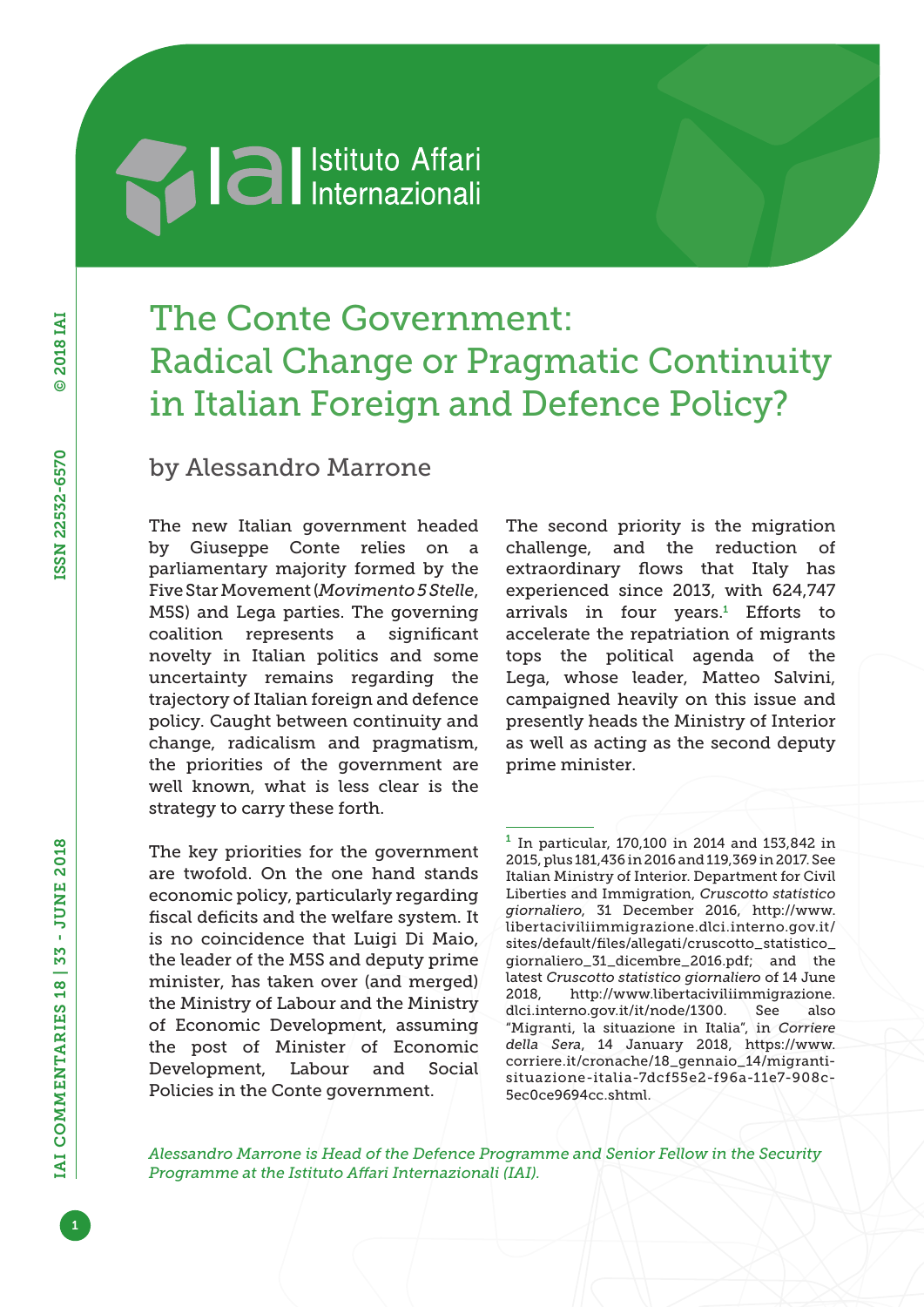Against this backdrop, a toughening of Italy's negotiation stances with countries of origin and/or transit is to be expected. Aside from a recent spat with Tunisia, confrontational exchanges have also occurred with Malta, a country that has repeatedly been accused by Italy of preventing vessels carrying migrants from docking in its ports, instead directing them to the Italian coast.

Following two alleged episodes of such practices by Maltese authorities since the beginning of June, Salvini announced Italy's refusal to grant docking permission to the Aquarius vessel, a ship affiliated with the Franco-German charity SOS Méditerranée, and carrying 629 migrants rescued in the Mediterranean on 9 June. With the ship stranded between Maltese and Italian waters, the Italian government reiterated its request for European assistance in sharing the migration burden, leading by 11 June to an announcement by the Spanish government that it would accept the migrants.

When it comes to the EU dimension of the migration issue, many European partners are likely to support Italian efforts to reduce arrivals and increase repatriation. Italy's tough migration policies actually date back to the previous government and Salvini has declared his intention to continue this strategy. Praising the efforts of his predecessor, Marco Minniti,<sup>2</sup> he pledged a strengthening of these policies, including the opening of new identification centres to process asylum requests and increased repatriations.

Tensions, however, are likely with Brussels and other European capitals on the relocation of asylum seekers and the related reform of the Dublin regulations. On 6 June Rome opposed the latest EU compromise proposal, as this was deemed insufficient to address the needs of first-arrival countries like Italy but also Spain, Greece, Malta and Cyprus.

It remains to be seen how new negotiations will unfold, as well as what proposal and alliances the Conte government will build within the Union to advance its priorities. The appointment of Enzo Moavero Milanesi, a former minister in the governments headed by Mario Monti and Enrico Letta, could serve as an important channel of communications with European interlocutors.

With regards to security and defence policy, the new Italian government has signalled its intention to prioritize the Mediterranean region at the recent NATO and G7 meetings, highlighting the twin tracks of migration and antiterrorism. Italy's new Defence Minister Elisabetta Trenta – an expert of security and defence issues with both research and operational experience who ran for parliament with the M5S – has stressed that NATO should do more for the Southern flank, while reassuring

<sup>2</sup> "Migranti, Salvini: o Ue ci aiuta o sceglieremo altre vie. Da Minniti buon lavoro", in *Il Sole 24 Ore*, 4 June 2018, [http://www.ilsole24ore.com/](http://www.ilsole24ore.com/art/notizie/2018-06-04/migranti-salvini-o-ue-ci-aiuta-o-sceglieremo-altre-vie--100310.shtml) [art/notizie/2018-06-04/migranti-salvini-o](http://www.ilsole24ore.com/art/notizie/2018-06-04/migranti-salvini-o-ue-ci-aiuta-o-sceglieremo-altre-vie--100310.shtml)[ue-ci-aiuta-o-sceglieremo-altre-vie--100310.](http://www.ilsole24ore.com/art/notizie/2018-06-04/migranti-salvini-o-ue-ci-aiuta-o-sceglieremo-altre-vie--100310.shtml)

[shtml](http://www.ilsole24ore.com/art/notizie/2018-06-04/migranti-salvini-o-ue-ci-aiuta-o-sceglieremo-altre-vie--100310.shtml); Italian Senate, *Informativa del Ministro dell'interno sulla vicenda della nave Aquarius*, 13 June 2018, p. 6, [http://www.senato.it/service/](http://www.senato.it/service/PDF/PDFServer/BGT/1067790.pdf) [PDF/PDFServer/BGT/1067790.pdf](http://www.senato.it/service/PDF/PDFServer/BGT/1067790.pdf).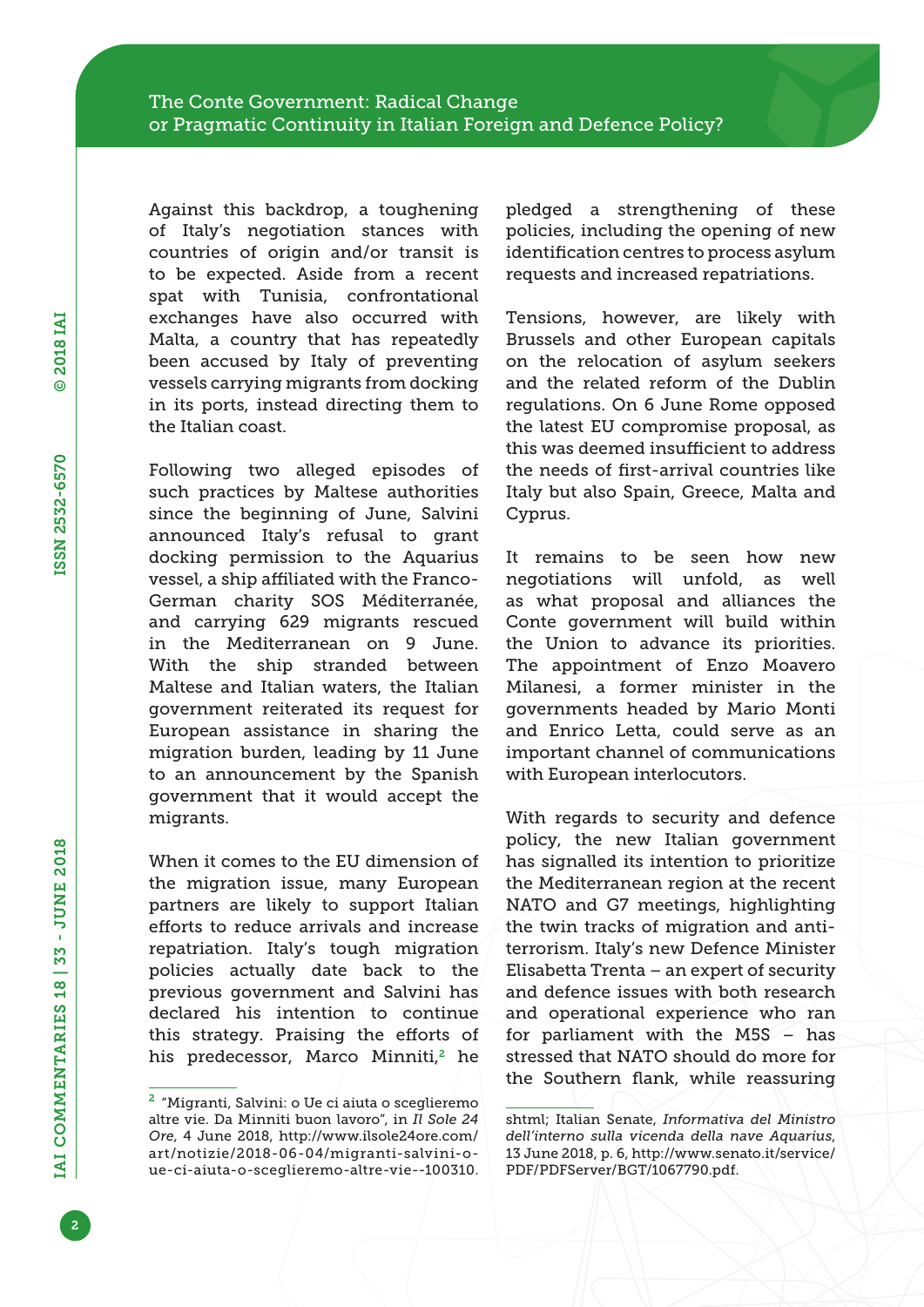partners of Italy's intention to fulfil its commitments on the Eastern one.<sup>3</sup>

These steps are fully in line with the coalition agreement signed by the leaders of the M5S and Lega last May. The agreement  $-$  or "contract"  $-$  clearly identifies the Mediterranean region as the locus of threats, describing how "more factors of instability are gathered [in the Mediterranean], such as: Islamic extremism, uncontrolled migratory flows, with consequent tensions [among] regional powers".<sup>4</sup>

The Euro-Mediterranean region was already identified as a priority area in the 2015 Italian White Paper for International Security and Defence. In recent years, Rome worked hard in both EU and NATO forums to increase multilateral efforts to address security challenges from the southern neighbourhood. Notable examples include the naval missions EUNAVFORMED Sophia and Sea Guardian, and the establishment of a NATO "hub for the South" in Naples that will become fully operational in July.<sup>5</sup>

During a recent meeting with NATO Secretary General Jens Stoltenberg in Rome, Conte also reiterated much of what is in the M5S-Lega government agreement: Italy is a committed NATO member, with the US as its privileged ally, but is also keen to dialogue with Russia, considered an important interlocutor for Europe's security.<sup>6</sup>

With regards to Russia, Italy has traditionally sought to balance its commitments to Euro-Atlantic security with Rome's good economic relations with Moscow. It is no coincidence that the NATO-Russia Council was established under Italian auspices at an extraordinary NATO summit in the outskirts of Rome in 2002. After the 2014 Crimea crisis, Italy remained committed to Allied reassurances, defence and deterrence measures visà-vis Russia,<sup>7</sup> while also arguing for a sustained and meaningful dialogue with Moscow to find a diplomatic solution for the crisis in Ukraine.

The new executive therefore seems to be largely in line with traditional Italian approaches to foreign and defence policy. During a speech at the senate just prior to the confidence vote, Conte noted his government's support for a revision of the existing

<sup>3</sup> Italian Ministry of Defence, *Nato: Minister Trenta Meets with Secretary General Jens Stoltenberg*, 11 June 2018, [https://www.difesa.it/](https://www.difesa.it/EN/Primo_Piano/Pagine/parcb.aspx) [EN/Primo\\_Piano/Pagine/parcb.aspx;](https://www.difesa.it/EN/Primo_Piano/Pagine/parcb.aspx) and *NATO Defence Ministerial*, 7 June 2018, [https://www.](https://www.difesa.it/EN/Primo_Piano/Pagine/trab.aspx) [difesa.it/EN/Primo\\_Piano/Pagine/trab.aspx.](https://www.difesa.it/EN/Primo_Piano/Pagine/trab.aspx)

<sup>4</sup> M5S and Lega, *Contract for the government of change*, 18 May 2018, [https://m5s.international/](https://m5s.international/contract-government-change#foreign) [contract-government-change#foreign](https://m5s.international/contract-government-change#foreign). Original version: *Contratto per il Governo di cambiamento*, p. 18, [http://download.repubblica.](http://download.repubblica.it/pdf/2018/politica/contratto_governo.pdf) [it/pdf/2018/politica/contratto\\_governo.pdf](http://download.repubblica.it/pdf/2018/politica/contratto_governo.pdf).

<sup>5</sup> Carolina Polito and Paola Sartori, "Italy, the North Atlantic Alliance and the 2018 NATO Summit", in *IAI Commentaries*, No. 17|33 (December 2017), p. 2, [http://www.iai.it/en/node/8643.](http://www.iai.it/en/node/8643)

<sup>6</sup> NATO, *Press conference by NATO Secretary General Jens Stoltenberg and Prime Minister Giuseppe Conte of Italy* (Audio), 11 June 2018, [https://www.nato.int/cps/en/natohq/](https://www.nato.int/cps/en/natohq/opinions_155816.htm) [opinions\\_155816.htm](https://www.nato.int/cps/en/natohq/opinions_155816.htm).

<sup>7</sup> Francesca Bitondo, Alessandro Marrone and Paola Sartori, "Challenges to NATO and Italy's Role: Trump, Brexit, Collective Defence and Neighborhood Stability", in *Documenti IAI*, No. 16|18E (January 2017), [http://www.iai.it/en/](http://www.iai.it/en/node/7060) [node/7060](http://www.iai.it/en/node/7060).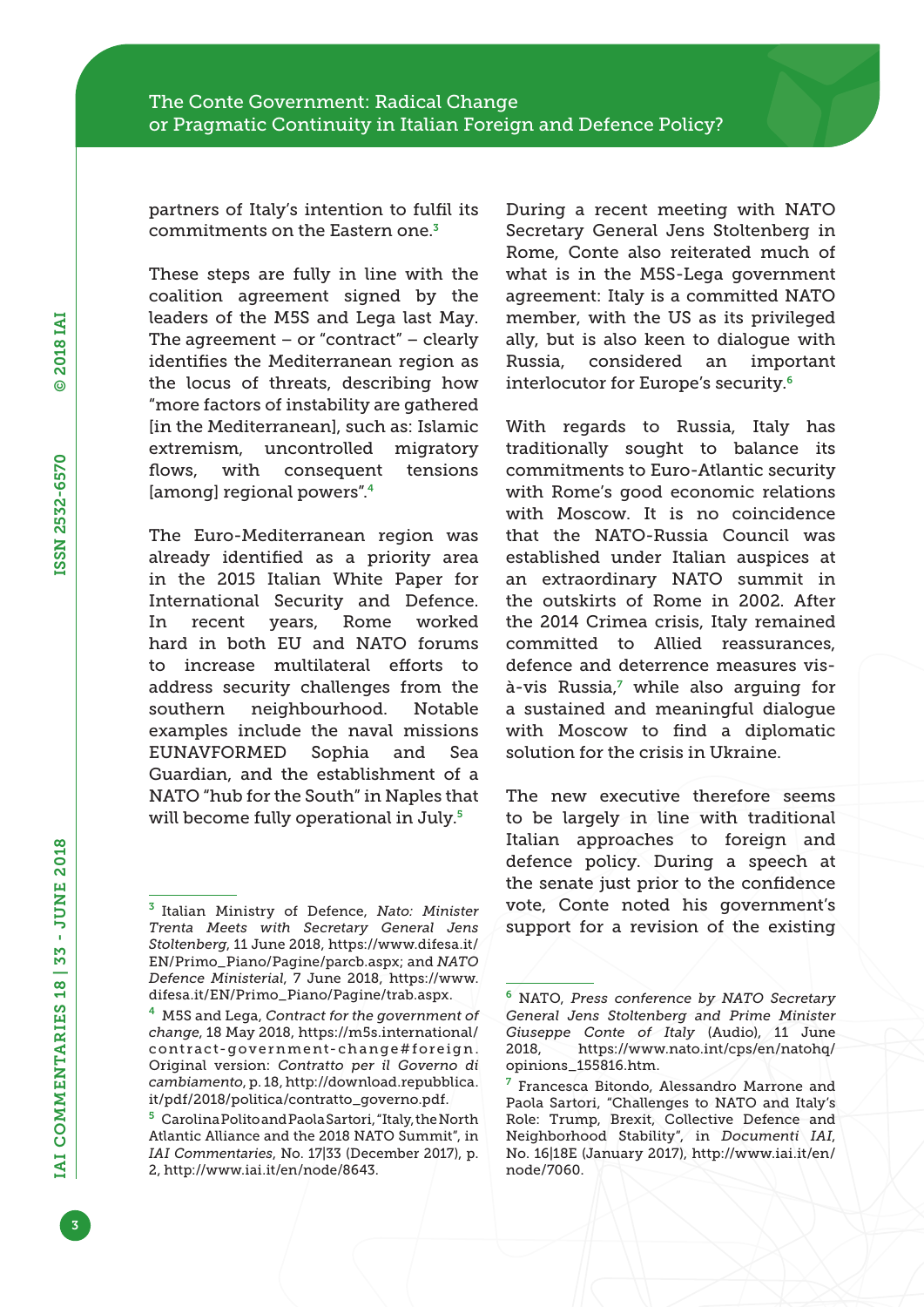sanctions against Russia.<sup>8</sup> At the G7 meeting, the prime minister added that these sanctions are linked to the full implementation of the Minsk agreement and that Italy will not take unilateral decisions in this regard.

When it comes to Italian military operations abroad, both parties have shown scepticism regarding NATO's Resolute Support mission in Afghanistan, where Italy is presently engaged with about 900 troops. In contrast, the Lega did not oppose a decision to dispatch Italian military personnel to Niger in December 2017, due to its relevance to counter people traffickers and migrant flows. Both Trenta and Moavero Milanesi have also reassured allies that Italy will not renege on its commitments in ongoing military operations. Yet a future review and possible re-arrangement of Italian troop distributions from Central Asia to the Mediterranean region cannot be ruled out.

Finally, the M5S-Lega government contract does not envisage cuts or significant increases to the Italian defence budget, which in 2019 is likely to remain stable about 1.1 per cent of GDP. However, the agreement clearly notes how the "protection" of Italy's defence industry is "essential", and mentions the "design and [production] of ships, aircraft and high techsystems" as key focus areas.9 Di Maio's recent visit – the first since assuming the role of Minister of Economic Development – to a major Italian defence manufacturer, Leonardo, may also be indicative of the government's priorities in this domain. Noticeably, the Ministry of Economic Development is endowed with a yearly budget of about 2,7 million euro for investments in national military procurement, on top of those already envisaged in the defence budget.<sup>10</sup>

Ultimately, the Conte government can be expected to pursue more radical policies than its predecessor on the migration file, as this is a key priority for the Italian electorate. This will likely exacerbate tensions with European partners, particularly with regards to repatriation and the sharing of the migration burden. When it comes to NATO, Russia, military operations abroad, defence spending and industrial policy, pragmatism and a certain degree of continuity can instead be expected, particularly with regards to Italy's traditional allies and partners in Europe and the US. Obviously, all these policies are connected and tensions in one area, such as the migration dossier, may negatively impact other domains.

These underlining trends of pragmatism and radicalism reflect the mixed composition, and novelty, of the new Italian coalition government. Grounded in an uneasy and unprecedented alliance between the Lega and M5S, the government's priorities in foreign and defence policy

<sup>8</sup> Italian Senate, *Comunicazioni del Presidente del Consiglio dei ministri*, 5 June 2018, p. 8-21, [http://www.senato.it/service/PDF/PDFServer/](http://www.senato.it/service/PDF/PDFServer/BGT/1067706.pdf) [BGT/1067706.pdf](http://www.senato.it/service/PDF/PDFServer/BGT/1067706.pdf).

<sup>9</sup> M5S and Lega, *Contract for the government of change*, cit., [https://m5s.international/contract](https://m5s.international/contract-government-change#defence)[government-change#defence;](https://m5s.international/contract-government-change#defence) *Contratto per il* 

*Governo di cambiamento*, cit., p. 17-18.

<sup>10</sup> Paola Sartori and Giovanni Finarelli Baldassarre, *Defence Budgets and Industry*, July 2017, [http://www.iai.it/en/node/702.](http://www.iai.it/en/node/702)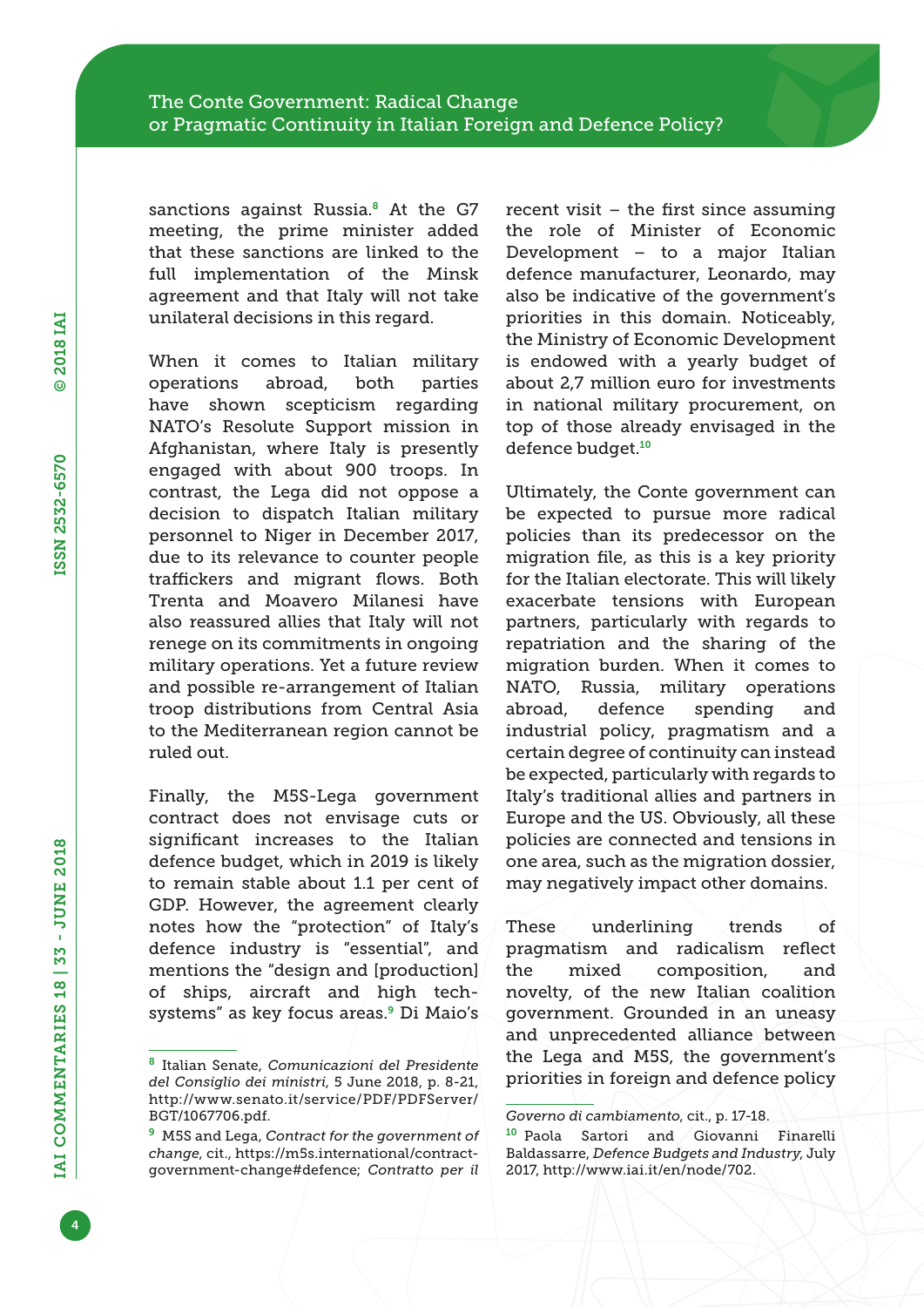will need to trace a difficult balance between the radical change each coalition partner has promised its electorate, and the institutional (and budgetary) constraints of governance that have generally led Italian executives to embrace pragmatism in foreign and defence policy.

*15 June 2018*